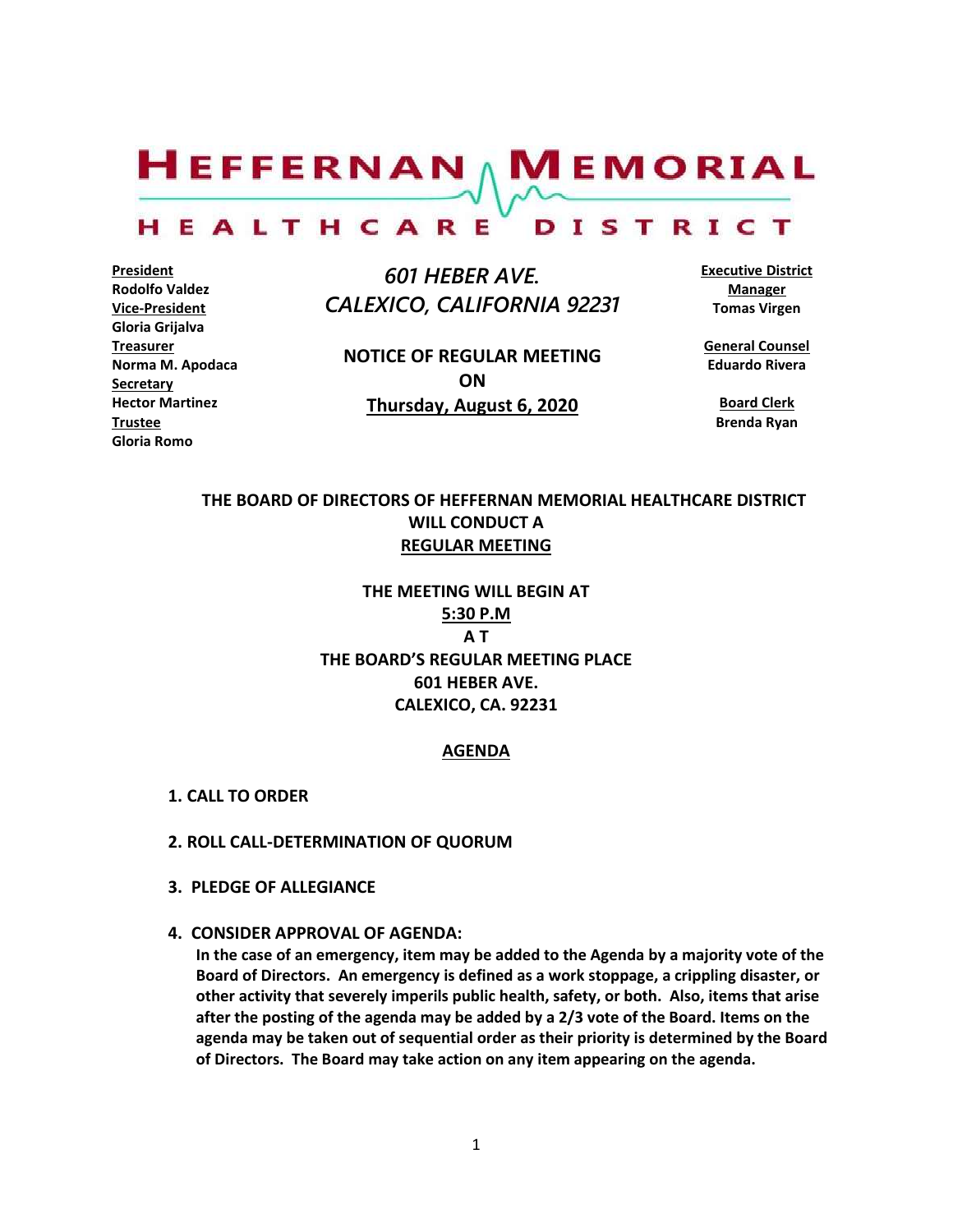## **5. PUBLIC COMMENT TIME:**

**Public comment time on items not appearing on the agenda will be limited to 5 minutes per person and 15 minutes per subject. The Board may find it necessary to limit total time allowable for all public comment on items not appearing on the agenda at anyone meeting to one hour. Persons desiring longer public comment time and/or action on specific items shall contact the Secretary and request that the item be placed on the agenda for the next regular meeting.**

# **6. REPORTS ON MEETING AND EVENTS ATTENDED BY DIRECTORS, AND AUTHORIZATION FOR DIRECTOR ATTENDANCE AT UPCOMING MEETINGS AND EVENTS/DIRECTORS COMMENTS:**

- **a. Brief reports by Directors on meetings and event attended. Schedule of upcoming Board meetings and events.**
- **7. REPORTS BY ALL HMHD COMMITTEES**
- **8. COMMENTS BY PROMOTION AND PUBLIC RELATIONS TONY PIMENTEL**
- **9. COMMENTS BY EXECUTIVE DISTRICT MANAGER TOMAS VIRGEN**
- **10. COMMENTS BY GENERAL COUNSEL EDUARDO RIVERA**

## **11. DISCUSSION AND/OR ACTION ITEMS:**

- **a. Discussion and/or action on adoption of RFP notification for grants for 2020-2021 grant periods.**
- **b. Discussion and/or action on ratification of Sanders Inc. agreement for 400 Mary Ave building modification.**
- **c. Discussion and/or action on Heffernan Memorial Healthcare District's 2020 Scholarship Award Announcement.**
- **d. Discussion and/or action on the formal adoption of Resolution changing district name to Heffernan Memorial Healthcare District.**

## **12. ITEMS FOR FUTURE AGENDAS:**

**This item is placed on the agenda to enable the Board to identify and schedule future items for discussion at upcoming Board meetings and/or identify press release opportunities.**

## **13. ADJOURNMENT:**

- **a. Regular Board meetings are held on the second and fourth Wednesday of each month.**
- **b. The next regular meeting of the Board will be held at 5:30 P.M., September 9, 2020.**
- **c. The agenda package and material related to an agenda item submitted after the packet's distribution to the Board are available for public review in the lobby of the District office during normal business hours**

## **POSTING STATEMENT**